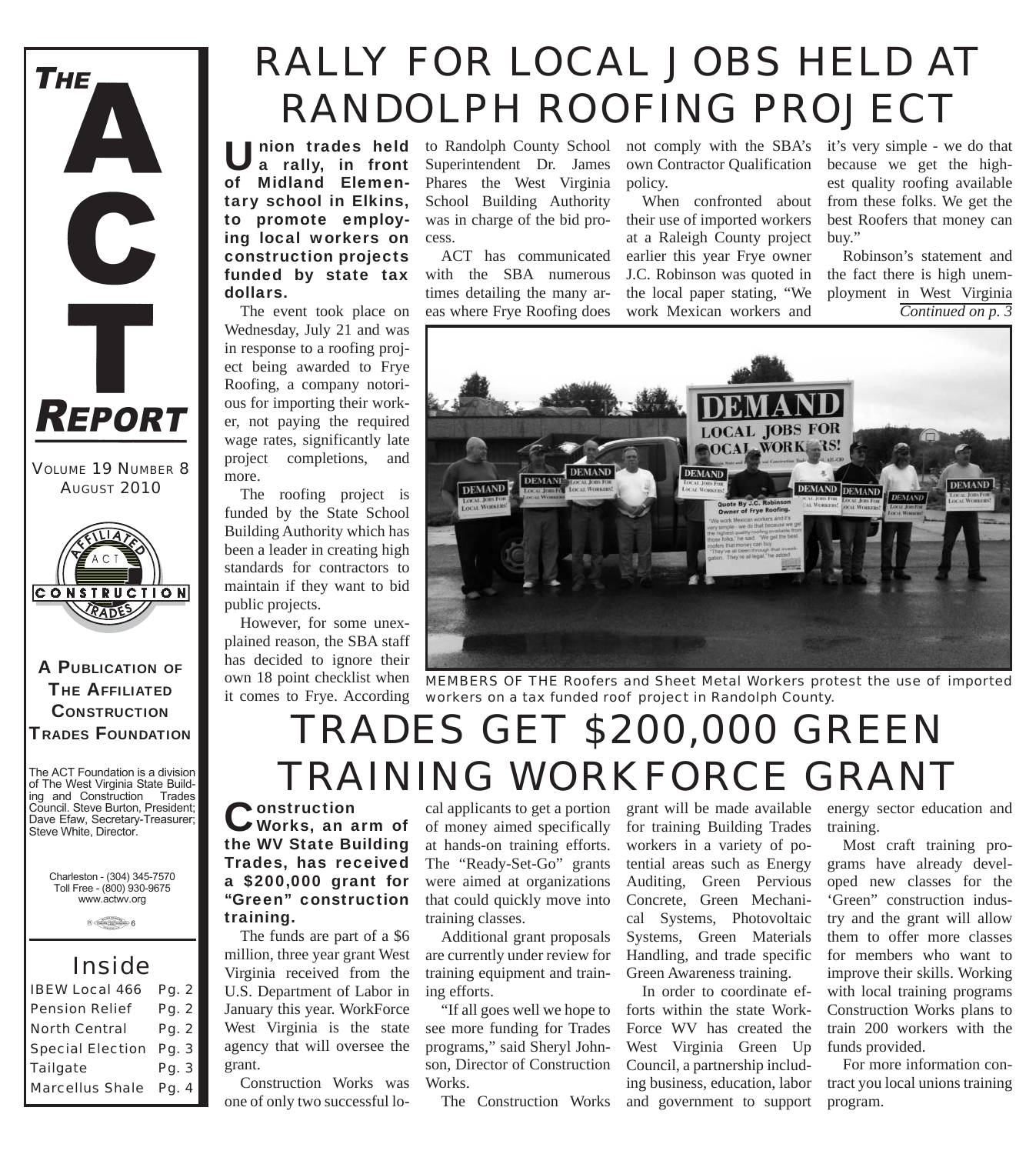## *NOTICE OF APPRENTICESHIP OPPORTUNITY FOR THE POSITION OF INSIDE WIREMAN CHARLESTON JOINT APPRENTICESHIP AND TRAINING COMMITTEE*

The Charleston<br>
Joint Apprenticeship and Training Committee will accept apprenticeship applications from 10:00 AM until 6:00 PM on the THIRD Thursday of each month. **Charleston** applicants must:

Applications will be accepted at the Charleston JATC Building, 810 Indiana Ave., Charleston, WV.

To meet minimum qualifications for apprenticeship,

- a. be a minimum of 17 years of age.
- b. be a least a high school graduate, or have a GED, or have a two-year Associate Degree or higher.
- c. show evidence of successful completion of: one full year of high school algebra with a passing grade, or one post high school algebra course with a passing grade.

d. provide an official transcript of high school and post high school education and training. All GED records must be submitted if applicable.

- e. submit a DD-214 to verify military training and/or experience if they are a veteran and wish to receive consideration for such training/experience.
- f. qualify for interview using the electrical trade's aptitude test developed and vali-

dated by the American Institutes for Research.

- g. present evidence that they possess a valid driver's license.
- h. Prior to being indentured, applicants selected from the pool of interviewed applicants will be at least 18 years of age.
- i. Individuals who can verify (proper documentation required) that they have worked a minimum of four thousand (4000) hours specifically in

the electrical construction trade, do not need to meet the requirements of items (b) and (c).

**Application Fee of \$20.00 (Cash or Money Order required).**

Each applicant must provide the materials listed from A thru I at the time they come in to fill out an application. No applicant will be rejected because of race, color, religion, national origin or sex.

For more information contact Becky Combs at (304) 345-5166 or go to www. ibew466.org.

*PENSION RELIEF ACT PASSED*

On June 25, 2010, could not meet these strict<br>
President Obama time tables. President Obama signed the Preservation of Access to Care for Medicare Beneficiaries and Pension Relief Act of 2010 into law.

The law allows multi-employer pension plans to use a longer time frame to recover from losses suffered in 2008 and 2009.

In 2006 Congress passed the Pension Protection Act that tightened pension funding rules and required strict time frames for funds to have enough money to cover all obligations.

Many pension funds were underfunded and simply did not have enough money to cover their expected payments.

However when the economy went into recession in 2008 many pension funds time tables.

The Pension Relief Act basically gives funds more time to meet their funding requirements. Multi-employer plans are now allowed 29 years, rather than 15, to work their way back to full funding.

The change also allows multi-employer plans more flexibility to deal with highs and lows of investment cycles – called smoothing.

Single employer plans also got relief in meeting their funding schedules.

If a plan chooses an alternative it does not eliminate any funding obligation, but rather it shifts a portion of the current year's obligation to future years.

An electing plan sponsor must provide notice to both plan participants and the Pension Benefit Guarantee Corporation.

## *NORTH CENTRAL WV BUILDING TRADES COUNCIL OFFICERS*



*NEWLY ELECTED OFFICERS of the North Central WV Building and Construction Trades Council, front row (from left): Trustees Anthony Farber, Cement Mason; Roger Richards, Millwrights; William DuVall, Carpenters; Sergeant of Arms Cliff Wendricks, Iron Workers and Recording Secretary Rita McCrobie, Laborers. Back row: Keith Hughes, Iron Workers – Trustee; Steve Perdue, Sheet Metal – Treasurer; Darwin L Snyder, Electricians – President; Larry Young, Operating Engineers - Trustee and Ed Boone, Plumbers and Pipefitters – Trustee. Not Present: George Pinkerman, Boilermakers - North Central Area Vice President, Jason Hershman, Laborers - Eastern Panhandle Area Vice President.*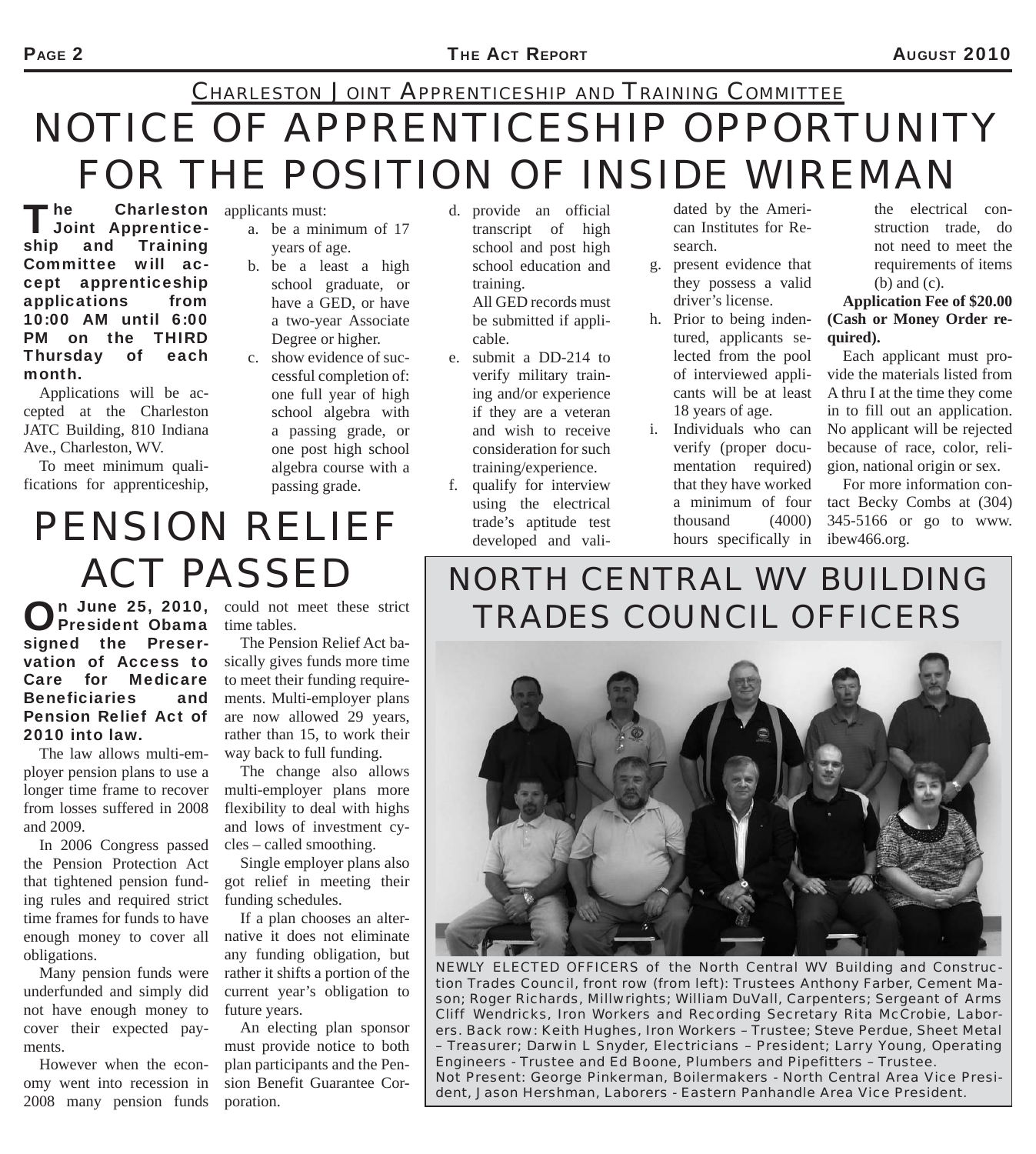#### AUGUST 2010 **PAGE 3**

# *SPECIAL SENATE ELECTION UNDERWAY*<br>special election If Manchin wins the U.S. have been held in 2012. very quickly," said Dave *Special Primary El MANCHIN GETS WV AFL-CIO ENDORSEMENT*

#### A special election<br>
to replace Senator Robert C. Byrd in the U.S. Senate is underway.

The West Virginia AFL-CIO has endorsed Governor Joe Manchin (D) for the position.

Manchin is serving his second and last term as Governor.

He will face two primary challengers in a Special Primary election this month.

The winner of the Special Primary will go on the regular General Election ballot in November.

The winner of the November election will get sworn in to office as soon as the vote is certified, which should be within days of the November 2 election day.

Typically those elected in November don't start serving until January. However, since the vote will be to fill the remaining two years left on Senator Byrd's six year term the newly elected Senator will be sworn in as soon as possible.

If Manchin wins the U.S. have been held in 2012. Senate seat as most expect him to, then there will be a vacancy for the Governors position.

Earl Ray Tomblin (D-Logan) is the Senate President and would become acting-Governor.

According to the state constitution the Senate President serves as acting Governor until an election can be held. However there is no specific time frame for when the election would be.

Some argue it should be soon while others want to wait until the regular elections in 2012.

If there is a special election to replace the Governor there must first be special party conventions to pick candidates. Each County Democratic and Republican Party would be called upon to select delegates to the state conventions.

Even prior to the prospect of having a replacement election for the Governor's office many were already talking about the race that would

*RALLY* 

struck a nerve with local workers.

"We believe if West Virginia tax dollars are being spent to build something, they should be using West Virginia workers to build it," said ACT Representative Wayne Rebich. "When you employ local workers it means the money stays here and helps the community."

Participants stood in front of the jobsite on Kennedy Drive in Elkins holding signs that read "Local Jobs for Local Workers" and handed out fliers advocating employ-

ment of West Virginians on projects funded by state tax dollars.

"We have local workers who are trained to do this work and are good at it," said Joe Strain, Business Agent for Roofers Local 242 Parkersburg.

"In Randolph County, where the unemployment rate is 10.6 percent, it's wrong to import workers from out-ofstate to do jobs local workers need."

The number of potential candidates for Governor, including Speaker of the House Rick Thompson, Senate Judiciary Chairman Jeff Kessler and State Treasurer John Perdue, show how changes in state government could be far reaching.

"It gets very confusing

very quickly," said Dave Efaw, Secretary-Treasurer of the WV State Building Trades.

"A new Governor could mean new people running state agencies and departments as well as new people serving on Boards, and it could mean a very different Senate and House."

**Special Primary Election Information**

- August 20th Early Voting begins (9:00 a.m. – 5:00 p.m.)
- August 25th Last day of early Voting
- August 28th Special Primary Election (6:30 a.m. – 7:30 p.m.)



*HONORING SENATOR ROBERT C. BYRD at a memorial service held in Charleston last month are (from left) First Lady Gayle Manchin, Governor Joe Manchin, President Barack Obama, Vice President Joe Biden and former President Bill Clinton.*

### *CONTINUED FROM P. 1* Cal Workers" and handed out **Frades Invited to Tailgate Party** WVU Mountaineers vs. Coastal Carolina Saturday, September 4 Starting at 10:00 am, Lunch at Noon.

The North Central WV Building Trades Council invites all trades members and their families to a Tailgate Party on Saturday, September 4 at Mountaineer Field - Milan Puskar Stadium in Tent City-lower level.

For more information contact Natalie Stone 304-626-3882.